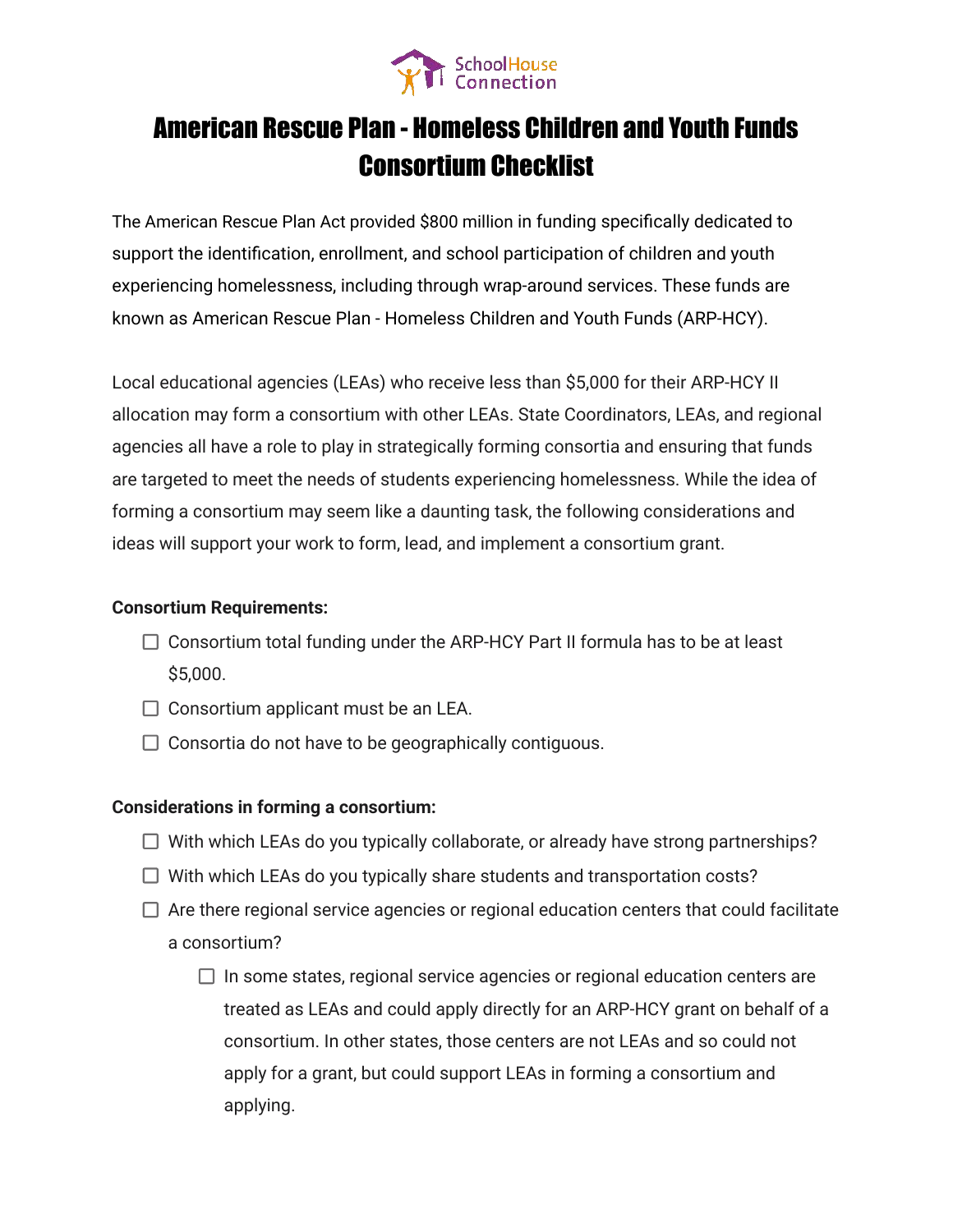$\Box$  Regional service agencies or centers may already facilitate other consortia, such as Title III, and be well-positioned to support an ARP-HCY consortium.

- $\Box$  Are there LEAs with similar demographics who can elevate and meet the needs of historically underserved populations?
- $\Box$  Which LEAs access the same community-based organizations and resources?
- $\Box$  Which LEA has the capacity, technology, or staff to be the consortium lead?

# **Considerations in determining how to use funds within the consortium:**

- $\Box$  Meet as a group to assess the needs of students and each LEA's McKinney-Vento program.
- $\Box$  Target funds to meet the most urgent needs that cut across LEAs.
- $\Box$  Be sure funds supplement and do not supplant other funding sources, including ESSER and Title I, Part A.
- $\Box$  Connect each use of funds directly to a measurable, student-based outcome, such as improvements in identification, attendance, achievement, discipline referrals, participation in early childhood programs, graduation, participation in school activities, etc., to be sure expenditures are supporting students in specific, measurable ways.

# **[Ideas for using ARP-HCY funds](https://schoolhouseconnection.org/how-to-use-arp-funds/) as a consortium:**

- $\Box$  Hire a systems navigator to support students and families in accessing community resources.
- $\Box$  Create a **FAFSA** mentor position.
- $\Box$  Partner with community-based organizations to provide critical services, such as:
	- $\Box$  Transportation;
	- $\Box$  Mental health services; and
	- $\Box$  Tutoring.
	- $\Box$  Consider [partnering with Black-led organizations](https://schoolhouseconnection.org/partnering-with-black-cbos-to-address-student-homelessness/) to address the needs of students of color experiencing homelessness.
- $\Box$  Hire a transportation coordinator, purchase shared vehicles, or develop hubs.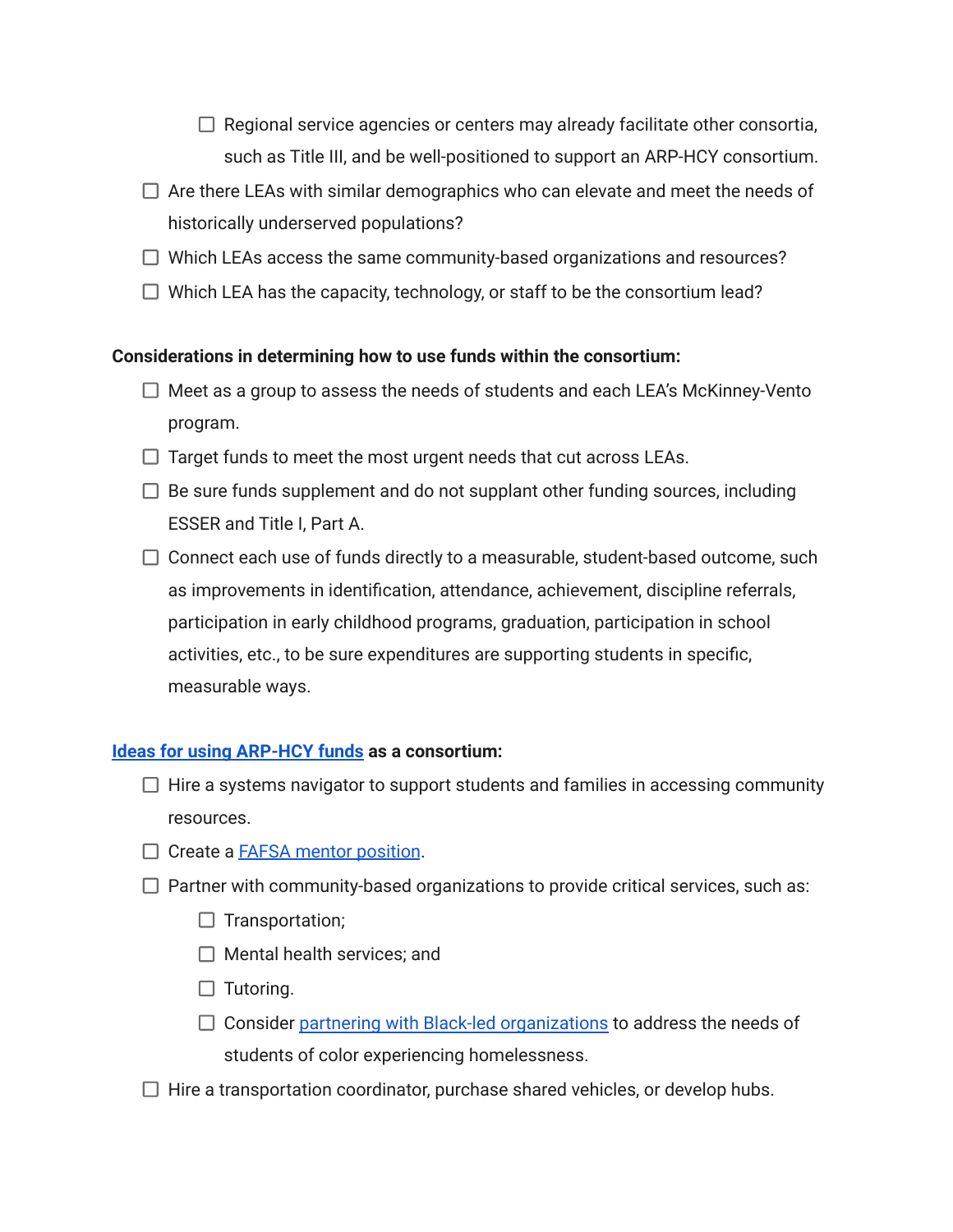$\square$  Learn more about how [Pennsylvania's Region 5 is doing this](https://drive.google.com/file/d/1bZ_LROXv4yAotuUxYxNSbw-7UUtOvVQ1/view?usp=sharing).

- $\Box$  Launch regional awareness campaigns (PSAs, posters, wallet cards, social media posts, etc.) to inform parents and youth about McKinney-Vento services and how to access them.
- $\Box$  Implement regional public service campaigns/awareness building.
- $\Box$  Consider ways to partner with Runaway and Homeless Youth programs.
- $\Box$  Conduct staff development/regional networking meetings.
- $\Box$  Engage in joint outreach to [re-engage students](https://schoolhouseconnection.org/engaging-and-re-engaging-students-conversations-with-three-homeless-liaisons/).
- $\Box$  Partner with a college or university to provide academic tutoring and other support.

# **Best practices/strategies for LEAs in leading and implementing a consortium grant:**

- $\Box$  Notify your McKinney-Vento State Coordinator that you would like to form a consortium and identify which LEA will serve as the fiscal agent.
- $\Box$  Connect with the homeless liaison in each participating LEA.
- $\Box$  Gather data/conduct a needs assessment of all LEAs participating in the consortium to learn what needs exist and what resources may already be available.
- $\Box$  Consortium leads are encouraged to reach out to community-based organizations to assess needs and resources already available.
- $\Box$  Co-create a plan of shared goals and how the funds will be spent across all LEAs in the consortium based on the results of the needs assessment. The consortium lead should not make one-sided fiscal decisions on how the funds will be used.
- $\Box$  Discuss ahead of time any direct or indirect costs on which the consortium lead will spend funds.
- $\Box$  Co-create MOUs across all participating LEAs and collect signatures so that all are in agreement on how funds will be used. Consider completing this step before turning funds over to the consortium lead.
	- $\Box$  Be clear on the deliverables to be included in the MOUs and contracts.
- $\Box$  Establish roles and responsibilities of member LEAs.